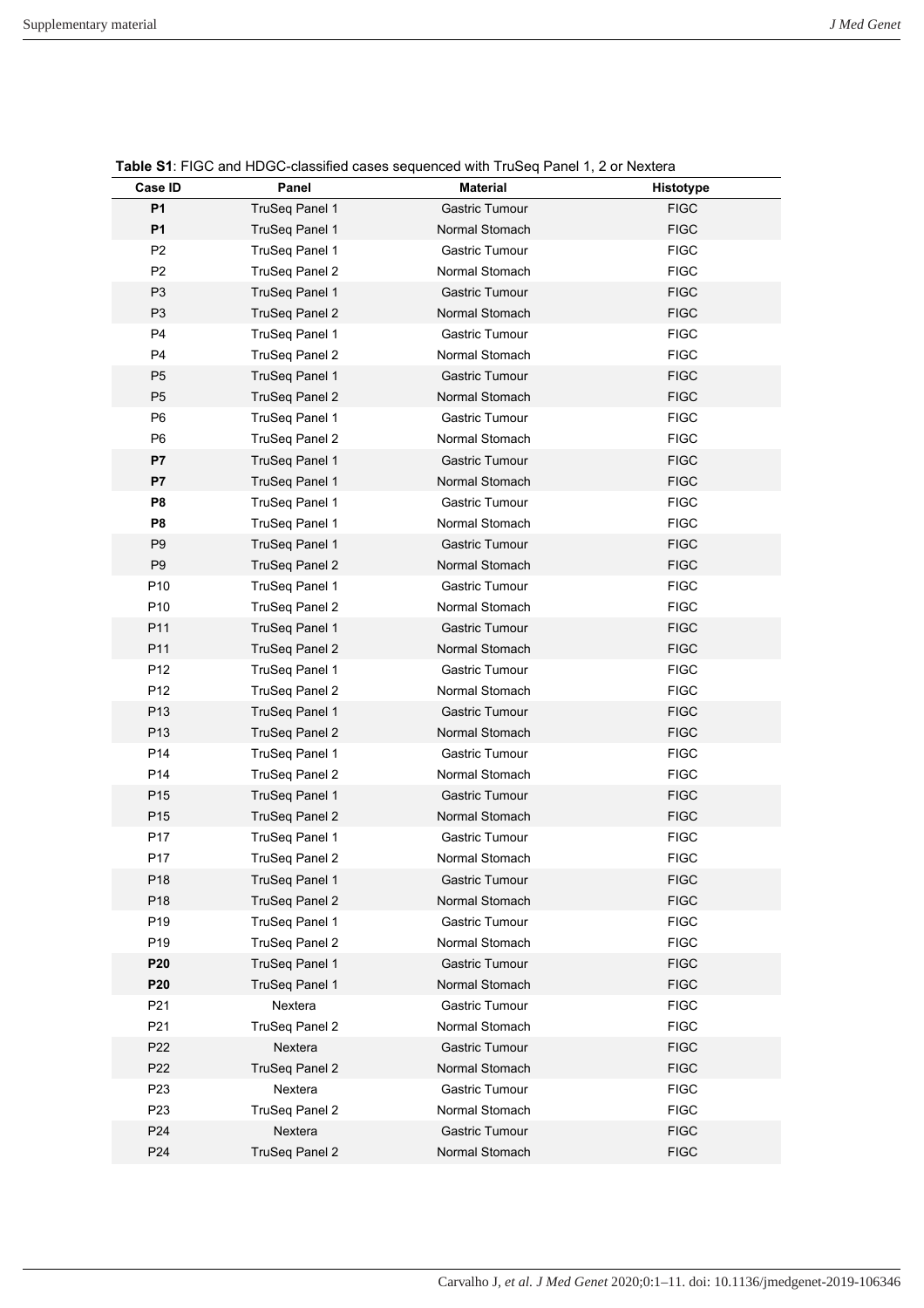| P <sub>25</sub> | Nextera               | Gastric Tumour        | <b>FIGC</b> |
|-----------------|-----------------------|-----------------------|-------------|
| P <sub>25</sub> | TruSeq Panel 2        | Normal Stomach        | <b>FIGC</b> |
| P <sub>26</sub> | Nextera               | <b>Gastric Tumour</b> | <b>FIGC</b> |
| P <sub>26</sub> | TruSeq Panel 2        | Normal Stomach        | <b>FIGC</b> |
| P27             | Nextera               | Gastric Tumour        | <b>FIGC</b> |
| P <sub>27</sub> | TruSeq Panel 2        | Normal Stomach        | <b>FIGC</b> |
| P <sub>28</sub> | Nextera               | Gastric Tumour        | <b>FIGC</b> |
| P <sub>28</sub> | TruSeq Panel 2        | Normal Stomach        | <b>FIGC</b> |
| P <sub>29</sub> | TruSeq Panel 1        | Gastric Tumour        | <b>FIGC</b> |
| P <sub>29</sub> | TruSeq Panel 2        | Normal Stomach        | <b>FIGC</b> |
| P30             | TruSeg Panel 1        | Gastric Tumour        | <b>FIGC</b> |
| P30             | TruSeq Panel 2        | Normal Stomach        | <b>FIGC</b> |
| P32             | TruSeq Panel 1        | Gastric Tumour        | <b>FIGC</b> |
| P32             | TruSeq Panel 2        | Normal Stomach        | <b>FIGC</b> |
| P33             | TruSeq Panel 1        | Gastric Tumour        | <b>FIGC</b> |
| P33             | TruSeq Panel 2        | Normal Stomach        | <b>FIGC</b> |
| P34             | TruSeq Panel 1        | Gastric Tumour        | <b>FIGC</b> |
| P34             | TruSeg Panel 2        | Normal Stomach        | <b>FIGC</b> |
| P35             | TruSeg Panel 1        | Gastric Tumour        | <b>FIGC</b> |
| P35             | TruSeq Panel 2        | Normal Stomach        | <b>FIGC</b> |
| P36             | TruSeq Panel 1        | Gastric Tumour        | <b>FIGC</b> |
| P36             | TruSeq Panel 2        | Normal Stomach        | <b>FIGC</b> |
| P37             | TruSeq Panel 1        | Gastric Tumour        | <b>FIGC</b> |
| P37             | <b>TruSeg Panel 2</b> | Normal Stomach        | <b>FIGC</b> |
| P38             | TruSeq Panel 1        | Gastric Tumour        | <b>FIGC</b> |
| P38             | TruSeq Panel 2        | Normal Stomach        | <b>FIGC</b> |
| P39             | TruSeg Panel 1        | <b>Gastric Tumour</b> | <b>FIGC</b> |
| P39             | TruSeq Panel 2        | Normal Stomach        | <b>FIGC</b> |
| P40             |                       | Gastric Tumour        | <b>FIGC</b> |
|                 | TruSeq Panel 1        | Normal Stomach        |             |
| P40<br>P41      | TruSeq Panel 2        | Gastric Tumour        | <b>FIGC</b> |
|                 | TruSeq Panel 1        |                       | <b>FIGC</b> |
| P41             | TruSeq Panel 2        | Normal stomach        | <b>FIGC</b> |
| P42             | TruSeq Panel 1        | Gastric Tumour        | <b>FIGC</b> |
| P42             | TruSeq Panel 2        | Normal Stomach        | <b>FIGC</b> |
| P43             | TruSeq Panel 1        | Gastric Tumour        | <b>FIGC</b> |
| P43             | TruSeg Panel 1        | Normal Stomach        | <b>FIGC</b> |
| P44             | TruSeg Panel 1        | Gastric Tumour        | <b>FIGC</b> |
| P44             | TruSeq Panel 2        | Normal Stomach        | <b>FIGC</b> |
| P45             | TruSeg Panel 1        | Gastric Tumour        | <b>FIGC</b> |
| P45             | TruSeg Panel 1        | Normal Stomach        | <b>FIGC</b> |
| P46             | TruSeq Panel 1        | Gastric Tumour        | <b>FIGC</b> |
| P46             | TruSeq Panel 2        | Normal Stomach        | <b>FIGC</b> |
| P47             | TruSeq Panel 1        | Gastric Tumour        | <b>FIGC</b> |
| P47             | TruSeq Panel 2        | Normal Stomach        | <b>FIGC</b> |
| P48             | TruSeq Panel 1        | Gastric Tumour        | <b>FIGC</b> |
| P48             | TruSeq Panel 2        | Normal Stomach        | <b>FIGC</b> |
| P49             | TruSeg Panel 1        | Gastric Tumour        | <b>FIGC</b> |
| P49             | TruSeq Panel 2        | Normal Stomach        | <b>FIGC</b> |